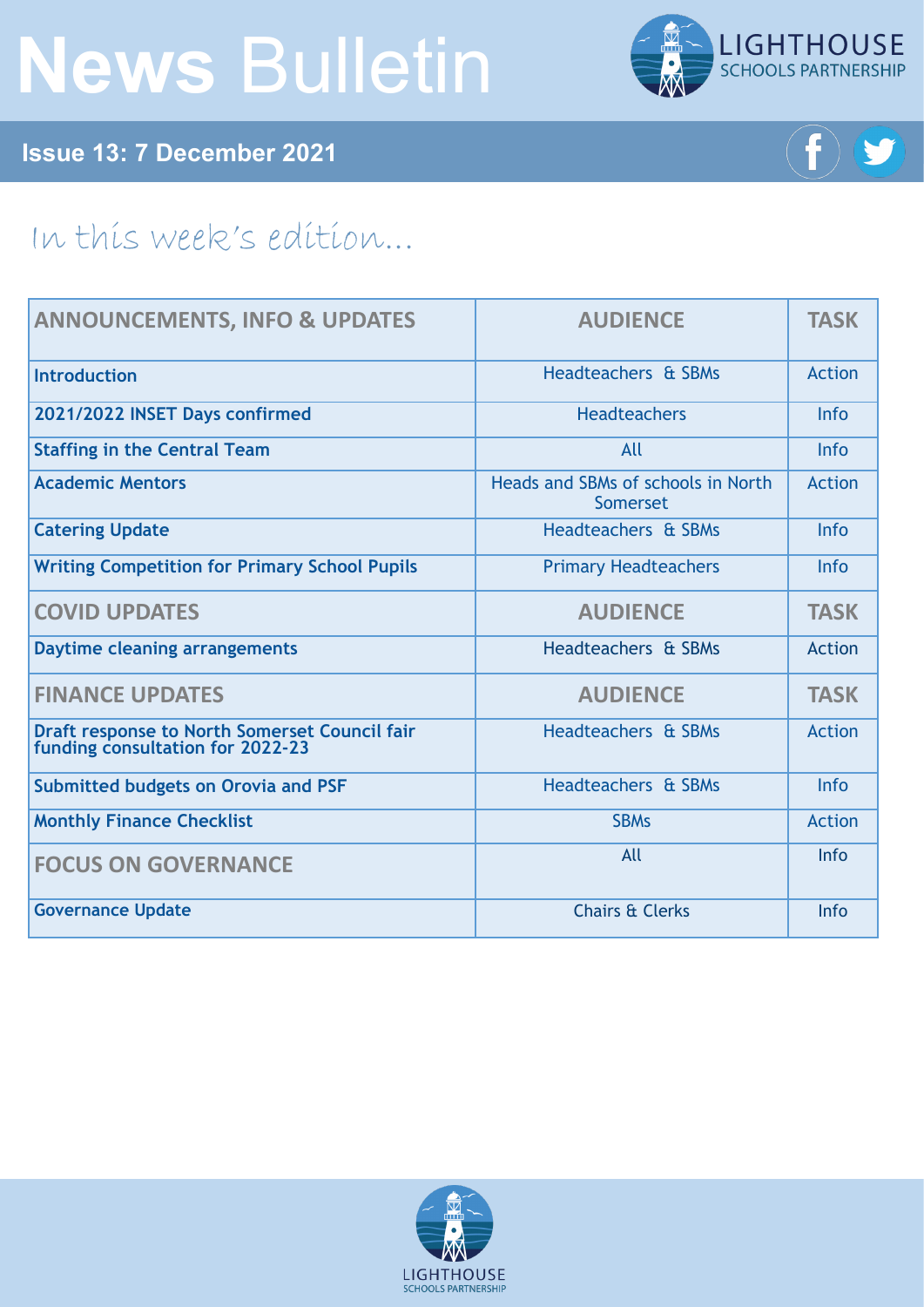#### <span id="page-1-0"></span>**Introduction**

Many of you will know that we have been supporting St Mary's CE Primary School in Portbury following the absence and then departure of their Headteacher. I am very glad to confirm that following our approach, Wraxall CE Primary School will now be providing leadership support for St Mary's. I am extremely grateful to governors at Wraxall for facilitating this support and to Amy Townsend, Head at Wraxall and now Acting Head at St Mary's for reorganising her team and personally providing this capacity. I am always impressed by Amy's energy, imagination and attention to detail and I am sure that both schools will thrive under these interim arrangements. It has also been a great pleasure for me working with the staff and governors at St Mary's who have shown themselves to be open to new ideas and very willing to work as a team across the schools. This is the capacity that being a Trust should bring and it matters most when the chips are down.

Our admissions consultation is now open. Two of our schools (High Down Infants and Yatton Infants) are consulting on reducing their Planned Admissions Numbers. This reflects the rather grim short-term demographic forecasts in North Somerset. I would like to note the strong leadership that leaders and governors in these schools have shown. Although this will be difficult it is always better to take charge of events and this will be less painful than the alternative. As a Trust we are engaging with North Somerset Council to explore what other actions can be taken.

With best wishes,

Gary

#### **2021/2022 INSET Days confirmed**

Thank you for your feedback on the INSETs. The following days are now confirmed.

**Primary Dates** Thursday 1st Sept Friday 2nd Sept Monday 31st Oct - Trust INSET for primary Tuesday 3rd Jan Monday 5th June

**Secondary Dates**

Thursday 1st Sept Friday 2nd Sept Further day in term 1/2 Tuesday 3rd Jan Friday 10th Feb Shared secondary INSET

It is great to see primaries and secondaries working in partnership over these dates. Secondary schools have requested a further INSET day because so many of their INSETs have been taken up with COVID testing and vaccination and this has limited training opportunities. This will be confirmed by Trustees ASAP.

## **Staffing in the Central Team**

We are pleased to welcome Thomas McGreavy to the Central Finance Team as Finance Apprentice. Tom will be starting his AAT (Association of Accounting Technicians) journey in January with BPP and we are delighted to have him on board.

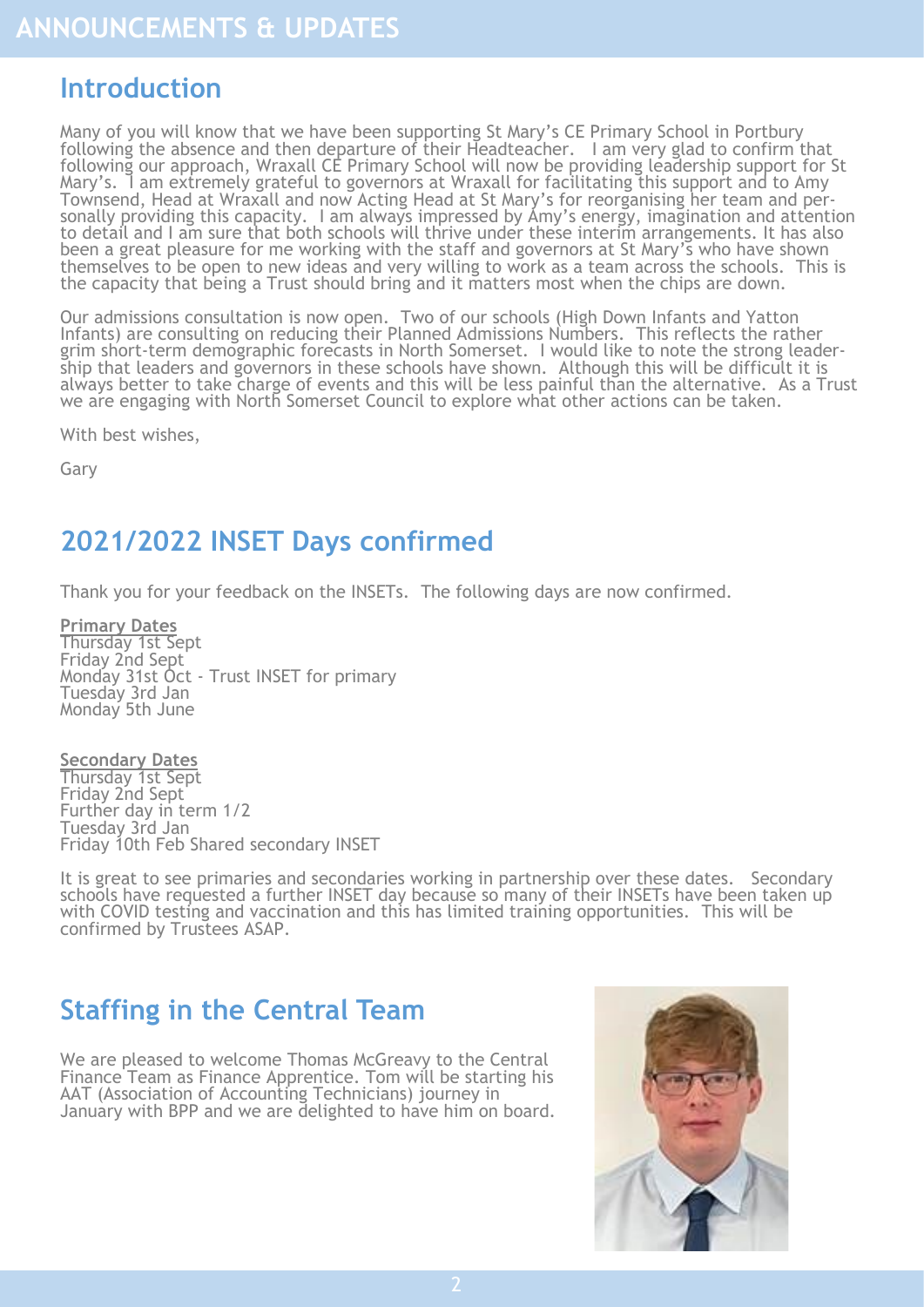#### <span id="page-2-0"></span>**Academic Mentors**

As part of the National Tutoring Programme, three different funded routes have been developed for schools to access tutoring. These routes have been developed to maximise take up, ease of access and overall quality of delivery. Schools are expected to access a mix of these routes to best meet the diverse needs of their pupils.

One of these routes is Academic Mentors.

**Overview:** Academic Mentors are salaried members of staff and will work alongside teachers to provide a range of interventions, focusing on small group and one-to-one sessions. They will provide support tailored to schools, including subject-specific work, revision lessons and additional support. Academic Mentors are graduates or teachers who undergo intensive training before being placed in a school.

**Eligibility:** The Academic Mentor Programme is targeted to support schools that have pupils who need the most help and that meet set qualification criteria. Based on feedback, the eligibility criteria to qualify for an Academic Mentor has been updated to ensure that the impact of the programme can be as far reaching as possible.

You can now qualify for an Academic Mentor if your school meets any of the criteria below:

- You accessed the Academic Mentor Programme last year
- You are located in one of the 118 LADs or opportunity areas listed here **North Somerset is listed as one of the Local Authority Districts with the lowest proportions of pupils attending OfSTED Good and Outstanding schools**
- Your school Pupil Premium percentage is over 30% (new criteria)

**Funding:** 95% of the Academic Mentor's salary will be subsidised in AY 2021/22. Schools will need to fund the remaining 5% through other budgets, for example Recovery Premium or Pupil Premium.

Requesting a Tutor/Academic Mentor through NTP is accessed through a single gateway into the service – [nationaltutoring.org.uk.](http://nationaltutoring.org.uk/) Schools are invited to register and follow the online process. Once you have registered you will receive a call from an Engagement Manager who will be available to help. Schools who have registered will additionally have access to a detailed User Handbook

and a series of video tutorials are available on their [YouTube channel.](https://www.youtube.com/channel/UC8k1uwYQEy4sLbO_3gCW4Ug)

We encourage schools in North Somerset to consider this opportunity. However, at this point in time, we are not aware of any schools that have requested an academic mentor so we would welcome your feedback about the process and any other requirements to being able to access this funding that you encounter as part of the process.

Further information is available here: **[https://nationaltutoring.org.uk/schools/schools](https://nationaltutoring.org.uk/schools/schools-faqs/)-faqs/**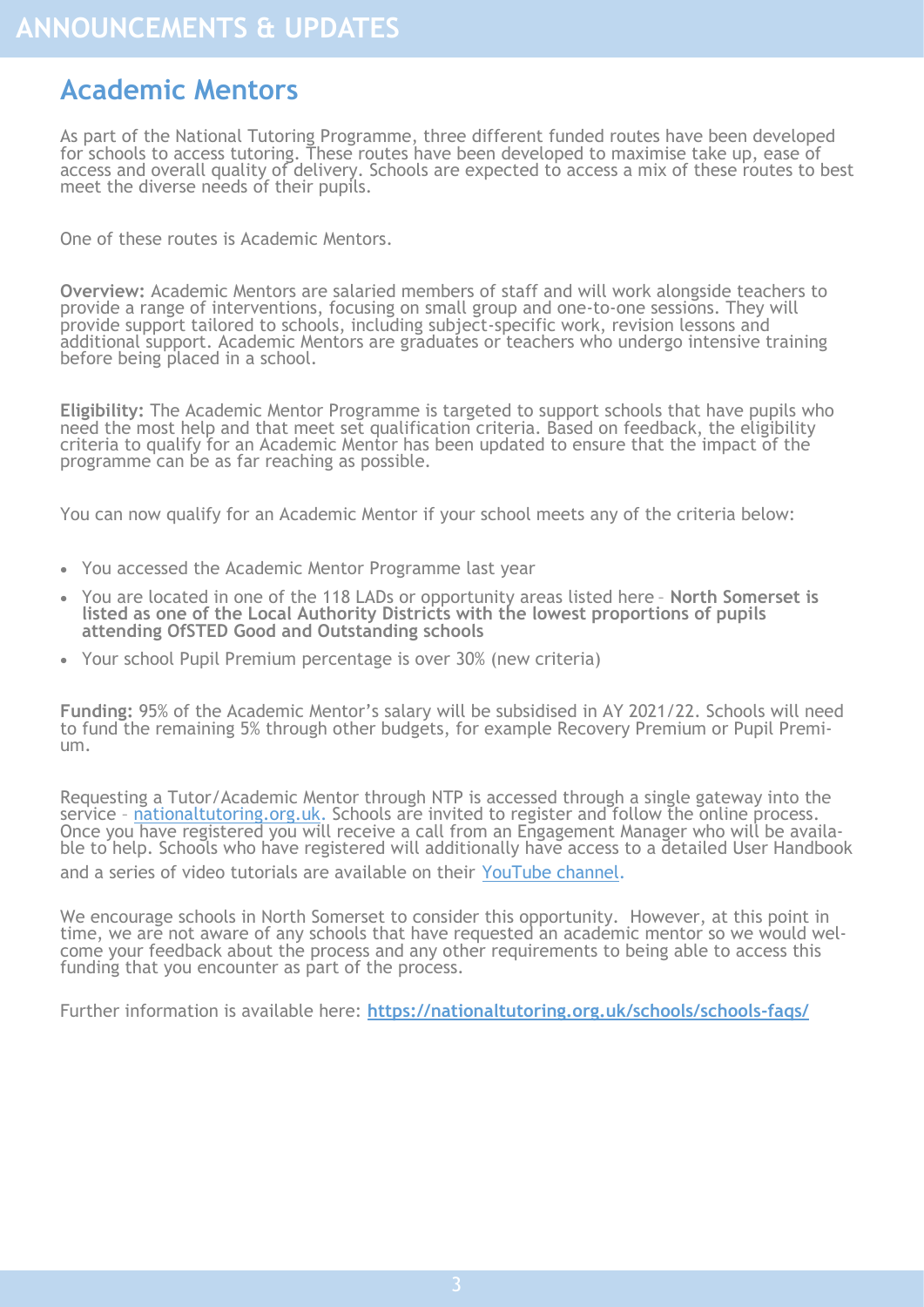#### <span id="page-3-0"></span>**Catering Update**

As you are aware, the catering and hospitality industry as a whole is facing substantial challenges. The food supply chain, both in the UK and globally, continues to be very challenging with the pressure of availability driving higher prices. Food inflation is running at an unprecedented level, with the expectation of further rises. This is due to many publicised factors such as Brexit and its effect on the exchange rate, demand for energy, driver shortages and the disruption Covid-19 continues to cause. Aspens have therefore had to make some changes to their pricing structure:

**Secondary Schools:** Main meal options and some products will remain the same price, 55p and 99p offers will remain but there will be a blended tariff increase of 5%. FSM and Duty Meal net food costs will increase from £1.10 to £1.16.

**Primary Schools:** Paid meals to increase from £2.25 to £2.35. Net food cost charges will increase from 85p to 90p for FSM & UIFSM and for staff meals will increase from 92p to 97p.

[The School Meals Cost](https://foldr.lsp.org.uk/public/ND0BW) calculator for Primary Schools has been updated to reflect the increase in meal cost for FSM and UIFSM pupils and should be used to support you with your next budget monitor.

### **Writing Competition for Primary School Pupils**

Children's Author Andy Huxtable has recently released a series of books called the Charlie Ant Series aimed towards children between the ages of 4 and 9 years. The books navigate the ideas of friendship and courage.

A competition for primary school children is running until 31 December in which they can design and/or write about a new character, with the opportunity to win a signed copy of the books, a £100 Amazon voucher AND the chance for their character to feature in an upcoming book within the series.

Click [here](https://foldr.lsp.org.uk/public/NBLEW) to download the leaflet and [here](https://foldr.lsp.org.uk/public/W3KDW) to download the competition entry form.

#### **COVID UPDATES**

#### **Daytime cleaning arrangements**

As you will know we extended our daytime cleaning/janitor arrangements until the end of term 2. Given the current prevalence of the virus and the new strain we have asked Glen Cleaning to extend the current arrangements until the end of term 4. Should the situation improve, or Government guidance change ahead of this date we can give notice of an earlier end date.

Schools with daytime cleaning or janitor arrangements that are not provided by Glen Cleaning are also recommended to extend to the end of term 4.

We recognise that this has financial implications for your budget and recommend that you adjust your financial projections accordingly.

Please contact the Trust Services Team if you wish to discuss your cleaning arrangements.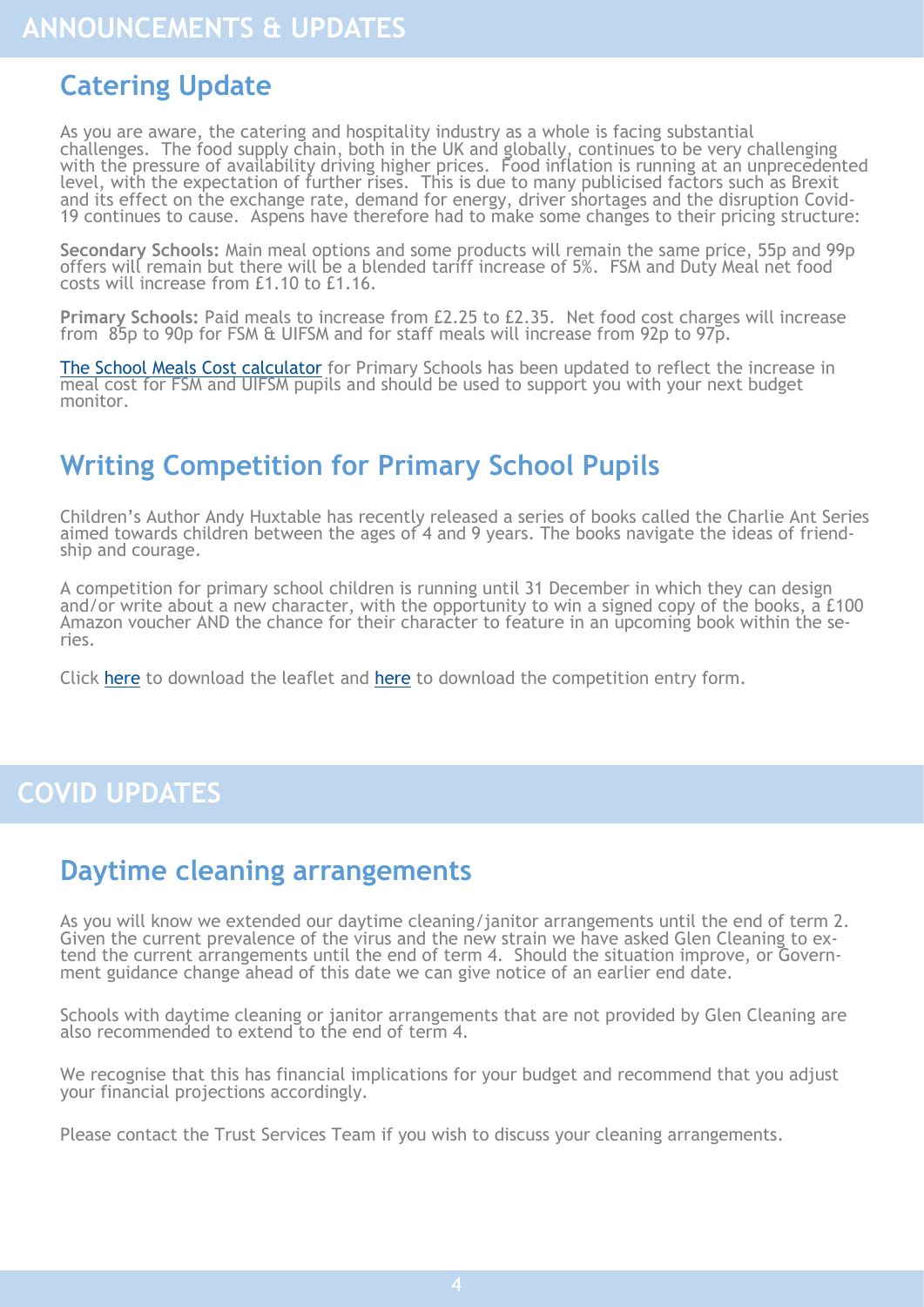#### <span id="page-4-0"></span>**Draft response to North Somerset Council fair funding consultation for 2022-23**

North Somerset Council have issued their [consultation of fair funding arrangements for the 2022](https://n-somerset.inconsult.uk/SchoolsFunding2022_2023/consultationHome)-23 [financial year.](https://n-somerset.inconsult.uk/SchoolsFunding2022_2023/consultationHome)

The Central Team have produced a *draft response to the consultation* and will submit the response on the deadline date of 17<sup>th</sup> December. Please contact me if you would like to make any changes or additions to the Central Team's draft response and feel free to use the draft response to submit your own response if you wish.

Louise Malik

#### **Submitted budgets on Orovia and PSF**

Firstly, the accounts for the 2020-21 financial year are complete and your final revenue and capital balances can be found on a new Income and Expenditure Scenario and Budget Forecast for 2021-22. These may vary by a few pounds to the balances on the final August 2021 budget monitor on Orovia due to rounding.

Secondly, we have uploaded your 2021-22 budgets into PSF. Firstly, we have uploaded the original submitted budget on Orovia as the 'Approved Budget'. We have then taken your submitted budget on Orovia and recreated it with the final 2020-21 balances and resubmitted it. Finally, we have uploaded this new version of your submitted budget from Orovia into PSF as the 'Revised Working Budget'. There are a few schools who submitted their original budget on Orovia without pulling through last minute changes to their staffing scenario. This means that the budget version of their staffing scenario is different to the staffing costs in their submitted budget forecast, and that the revised budget we have generated has picked up the updated version. This does show the importance of pulling through updates into the budget forecast before final submission and also the value of generating copies of all budget scenarios (Employees, Funding and Income & Expenditure) immediately after submitting your original budget to use as working copies.

#### **Monthly Finance Checklist**

Please could you ensure that your Monthly Finance Checklist, including credit card template and statements and Fixed Asset Templates, are returned for November by the end of the week please.

Thank you.

Sue Warneford Thomson